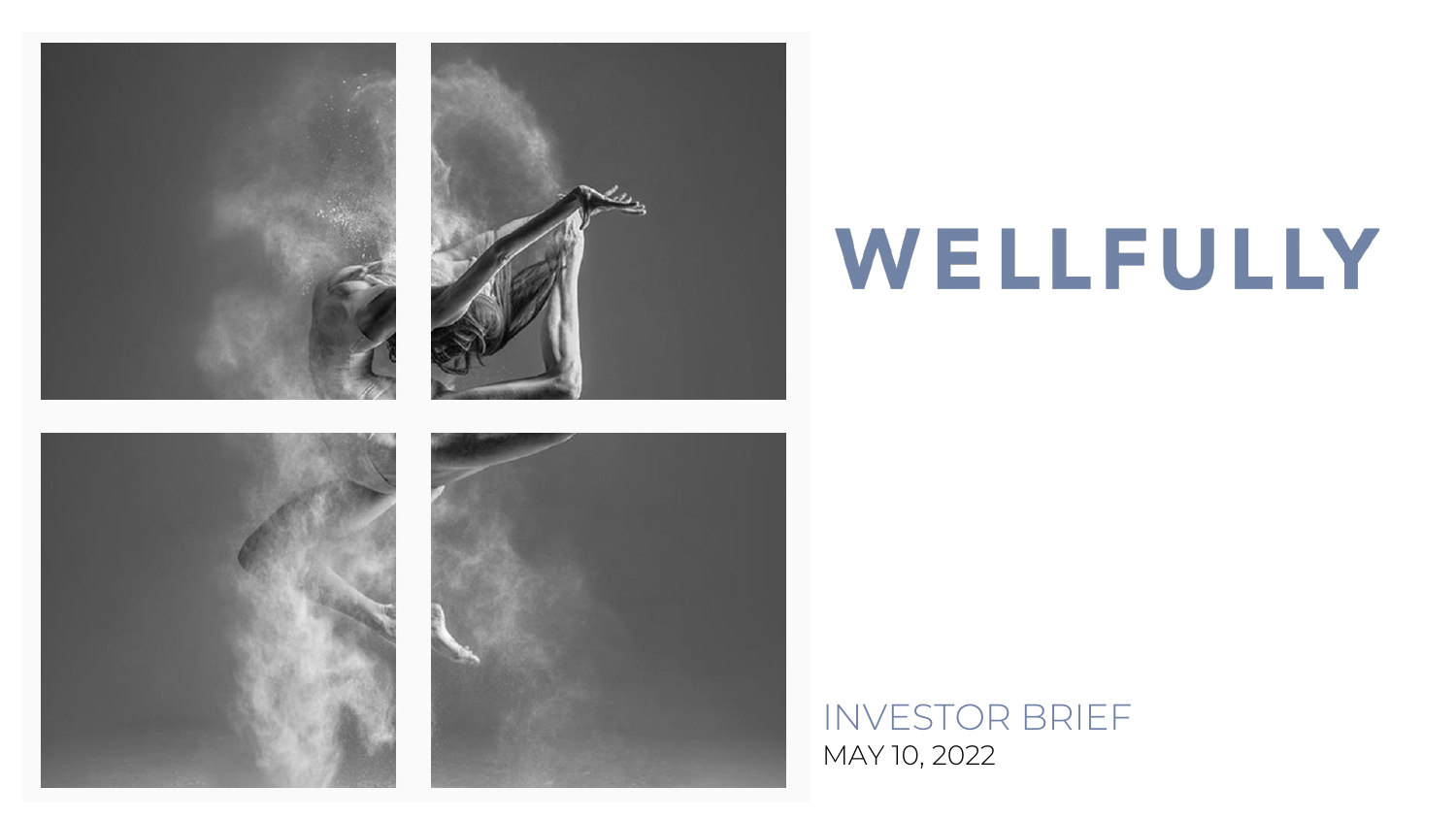### DISCLAIMER

### WELLFULLY

This presentation contains certain "forward-looking statements" concerning Wellfully. Where Wellfully expresses or implies an expectation or belief as to future events or results, such expectation or belief is expressed in good faith and believed to have a reasonable basis. Forward-looking statements provided in this announcement are based on assumptions and contingencies which are subject to change without notice. Such forward-looking statements including statements regarding intentions, planned events and potential results are provided as a general guide only and should not be relied upon as an indication or guarantee of future performance.

There can be no assurance that actual outcomes will not differ materially from these forward-looking statements, and there are risks associated with Wellfully and the industry which may affect the accuracy of the forward-looking statements. Wellfully does not undertake any obligation to release publicly any revisions to any forward-looking statements to reflect events or circumstances after the date of this announcement or to reflect the occurrence of unanticipated events, except as may be required under applicable securities laws.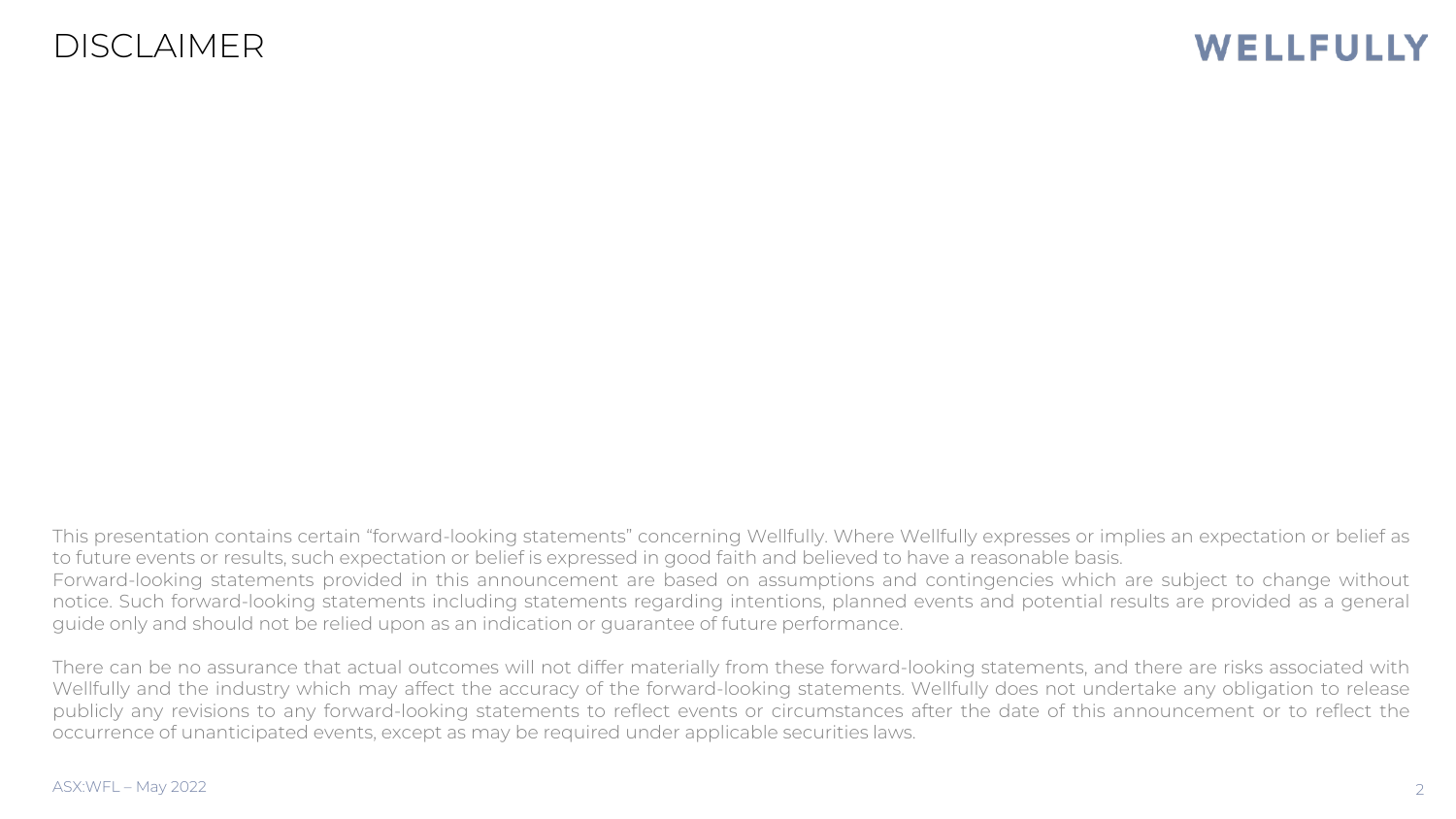### WELLFULLY INVESTMENT HIGHLIGHTS

A HIGHLY INNOVATIVE WELLNESS COMPANY WITH GLOBALLY DISRUPTIVE PRODUCTS

#### About Wellfully Limited (ASX:WFL)

Wellfully Limited ('Wellfully' or 'the Company') is the world's first fully-integrated, science-based wellness company. Over the past two years, the Company has leveraged its vast enhanced drug deliveries technology inventory and developed industrial infrastructure and its own product portfolio.

Wellfully is active in the highly attractive beauty and personal care, beauty device, as well as the health and pain relief markets delivering innovative products through collaborations with industry majors spanning licensing, joint development and OEM, as well as with its own global cosmetic and healthcare brands, RÉDUIT and SWISSWELL, positioned to disrupt these global blockbuster markets.

Supported by a highly experienced Board and Management, Wellfully is poised to deliver notable and sustainable results.

#### Corporate Snapshot\*

| <b>Share Price</b>                    | \$0.068        |
|---------------------------------------|----------------|
| Shares on Issue                       | ~249.8m        |
| Options on Issue                      | $\sim$ 201 $m$ |
| Market Capitalisation (fully diluted) | ~516.99m       |
| Cash (as at 31 Dec 2021)              | $~\sim$ \$3.1m |
| Net Debt                              | Nil            |
| Top 20                                | 40.01%         |
| Board & Management                    | 929%           |

Share Price Performance



\*Share price, market capitalisation, share holdings as at 9 May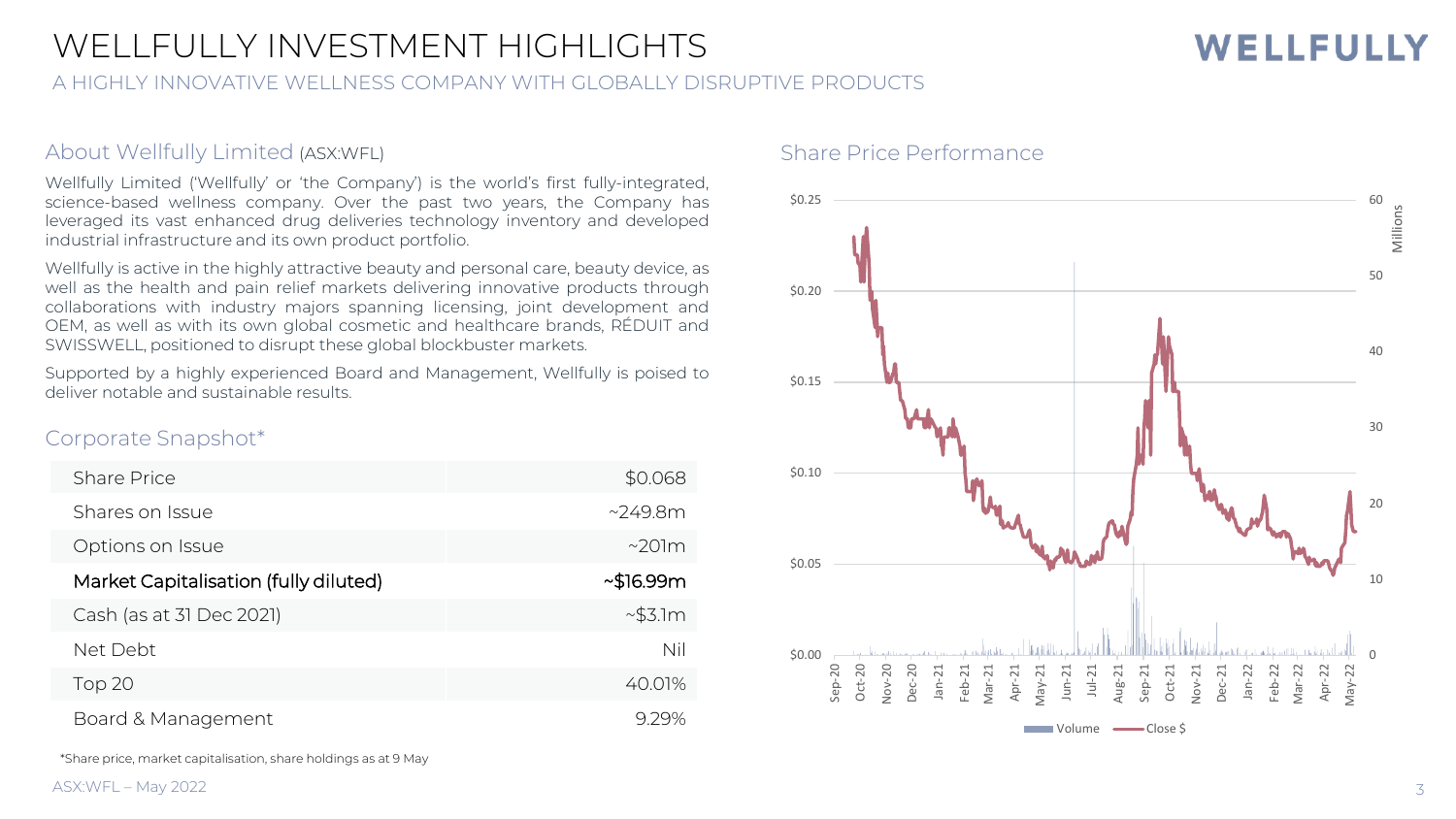### THE WORLD'S 1ST FULLY INTEGRATED WELLNESS COMPANY

WELLFULLY

#### END-TO-END EXECUTION IN LESS THAN 2 YEARS

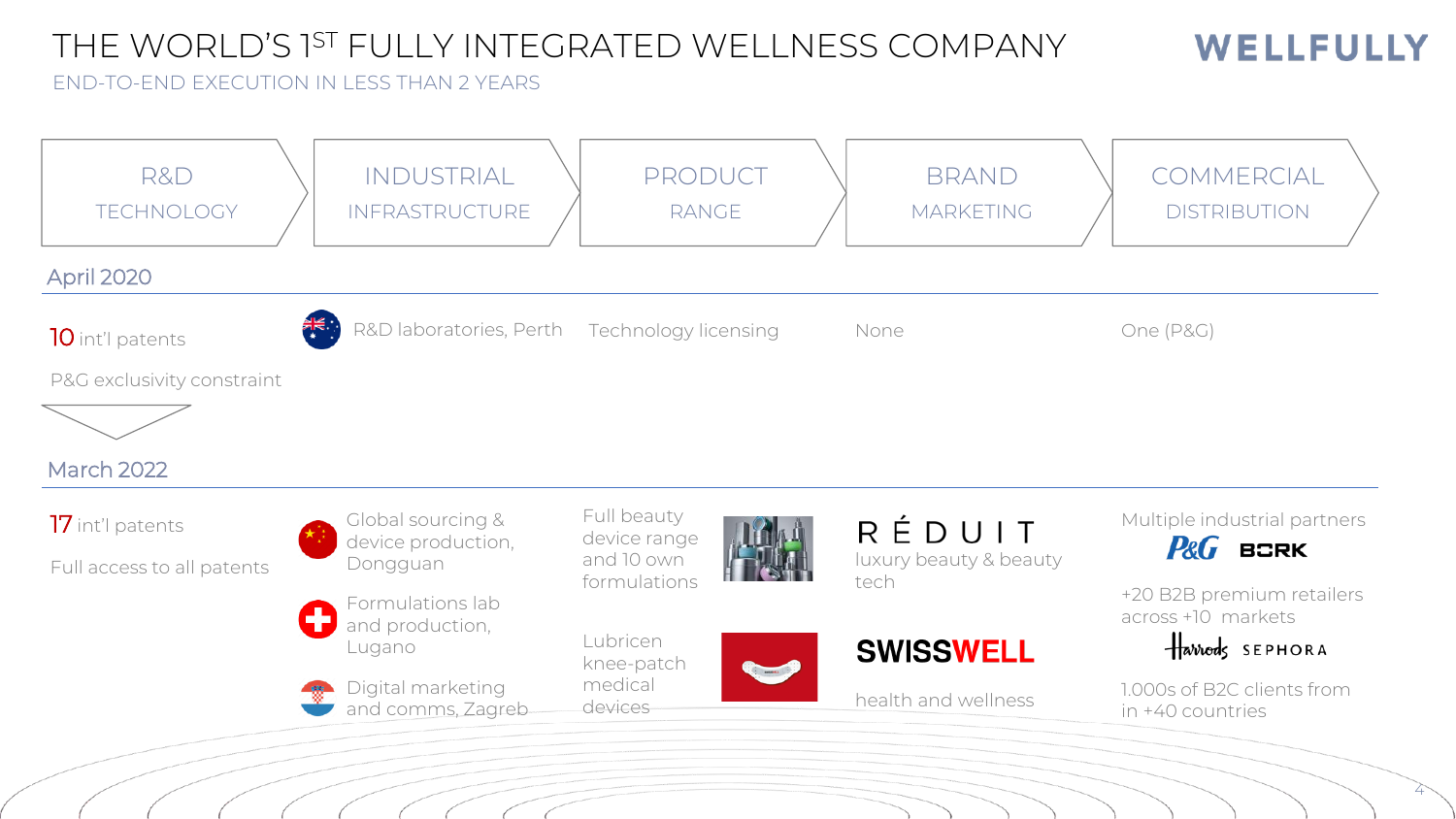### RECENT MILESTONES COMMERCIAL EXECUTION FOCUS

## RÉDUIT



RÉDUIT BOOST go-live, Madrid COSMOPROF Awards, Bologna

## **WELLFULLY**

5

### **SWISSWELL**



Medical device Class 1 certifications US & EU

Market entry preparations execution

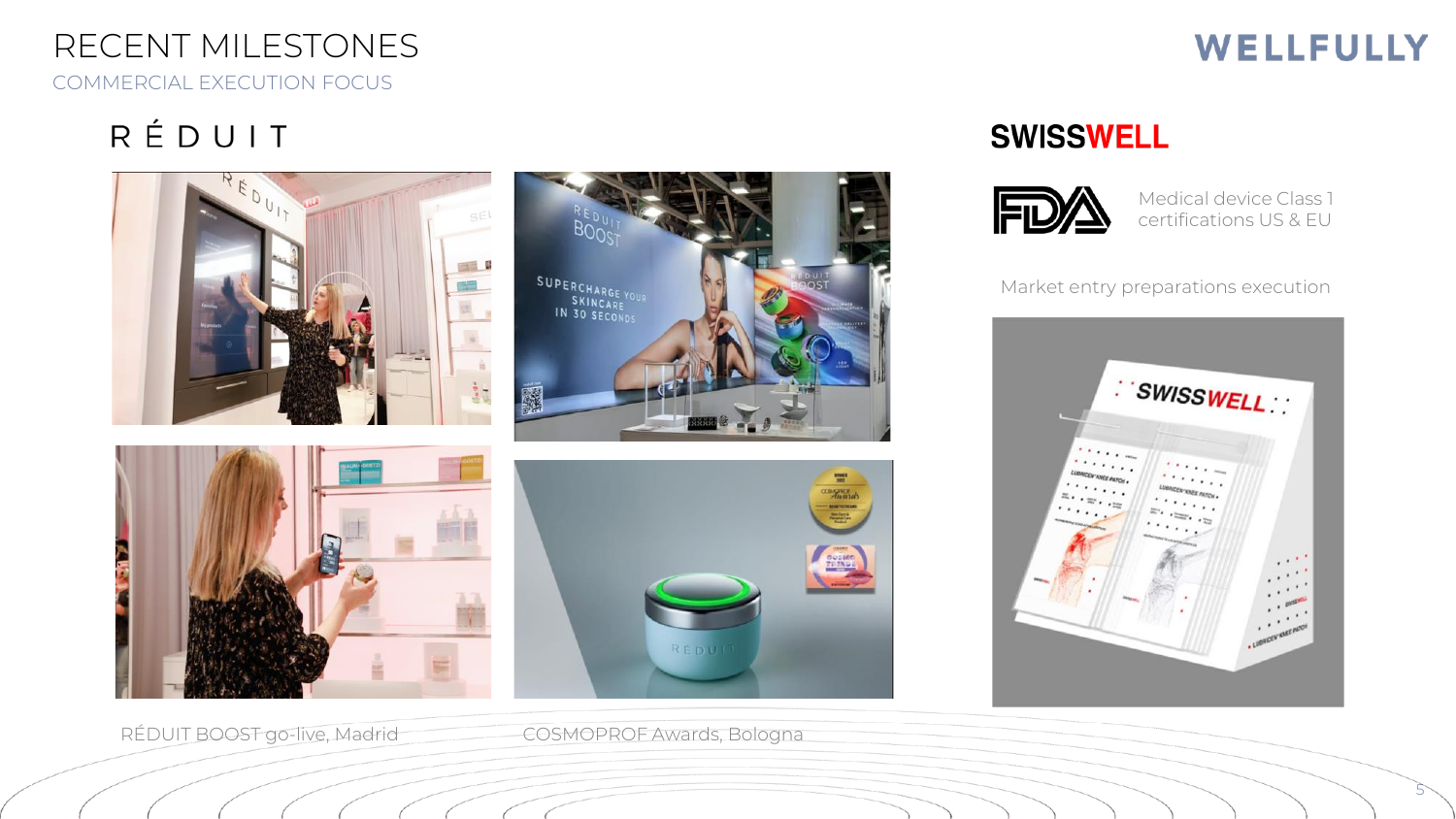### DEVELOPMENT STRATEGY

OPERATIONAL TARGETS

### WELLFULLY

EXAMPLE SENSITIVITY

6



Market share and equivalent value as per the investor call presentation from April 14, 2022;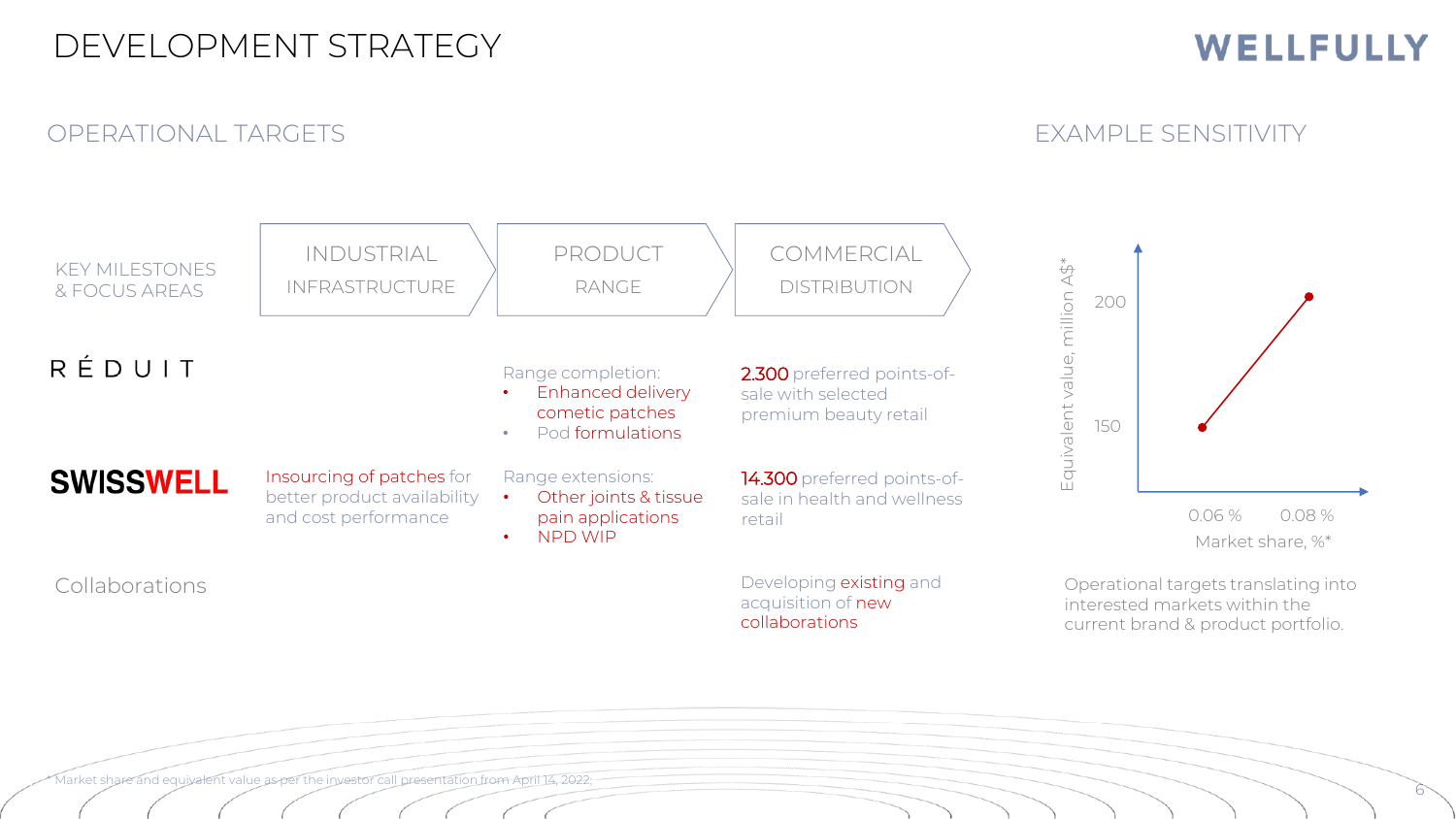### FINANCING STRATEGY

SUPPORTING THE DEVELOPMENT

### WELLFULLY

7

#### FINANCING USED IN THE PAST THE CONSTRAINTS

- Public placements
- Rights issues

Limited scale Short-term positions Limited access

#### CURRENT FINANCING PORTFOLIO BENEFITS

#### • Private placement

- Share purchase plan
- Equity funding facility

Long-term positions Wide access Larger scale

The aim is to secure different funding mechanisms to be used together in answering to the Company's operations financing requirements, each at the right time and scale, but also each with a particular role in terms of relevant considerations of existing and new investors.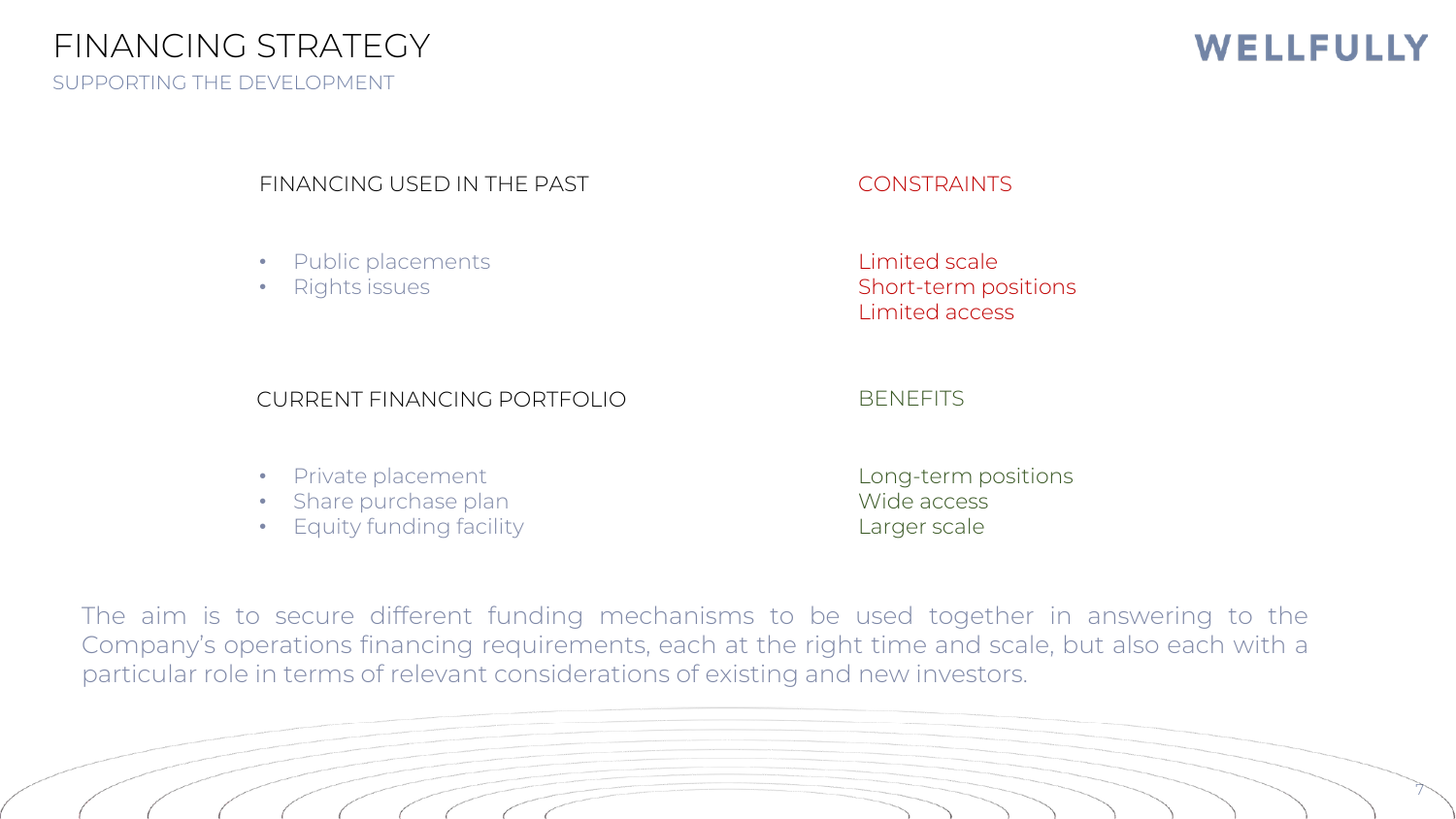GEM - SUPPORTING THE DEVELOPMENT

### WELLFULLY

#### OPERATION LOGIC

• Basic transaction: Draw Downs (DD) initiated by company as needed • Dimensioning: shares equivalent to max 7x average trading volumes of the past 15 trading days (confirmed by GEM at 50-200% … usually in line w/ company needs) • Pricing: 90% of VWAP over the 15 days from DD notice above the floor price set by the company

#### OTHER KEY PARAMETERS

Fees:  $1\%$  of total commitment of  $$55 M ($32 + $23 \text{ post-AGM})$ • Warrants: At 15c, 19.3 M (11.2 + 8.1 post-AGM) Issue capacity:  $53.5 M - 11.2$  (options now) – 8.1 (options post-AGM) - 7.1 (fee shares) = 27.1

A validation of the company's development strategy. A long-term oriented partner and facility with a healthy self-adjusting mechanism (vs similar products present on the market).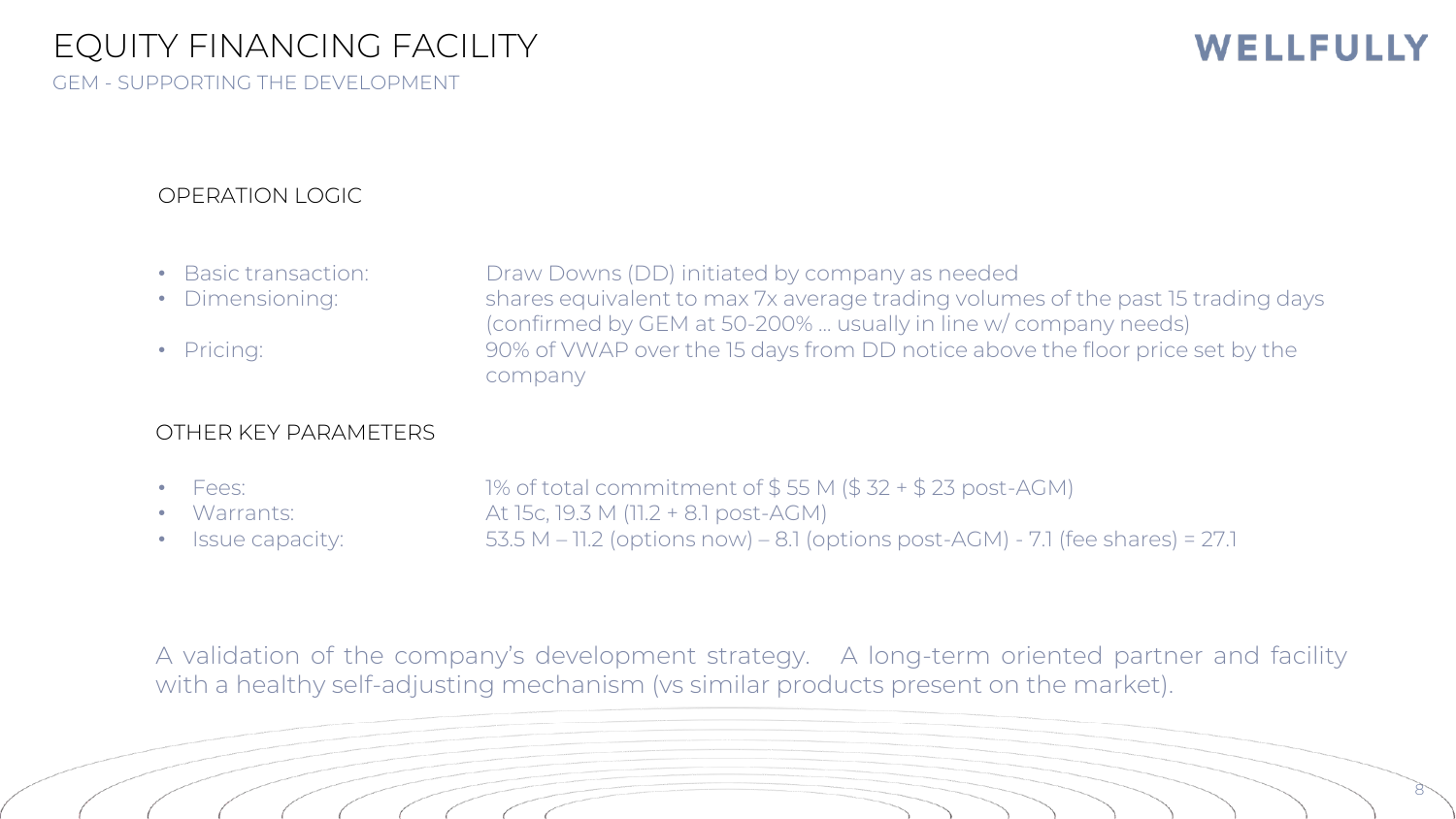### WELLFULLY

9

### GENERAL CONSIDERATIONS

- Answering to interest received by current large shareholders
- Balancing existing positions of importance w/ new investor positions

### OPERATION LOGIC

- Pricing: A\$ 0.08
- Subscription: A\$ 288,000
- 

• Closing: Monday, May 9, 2022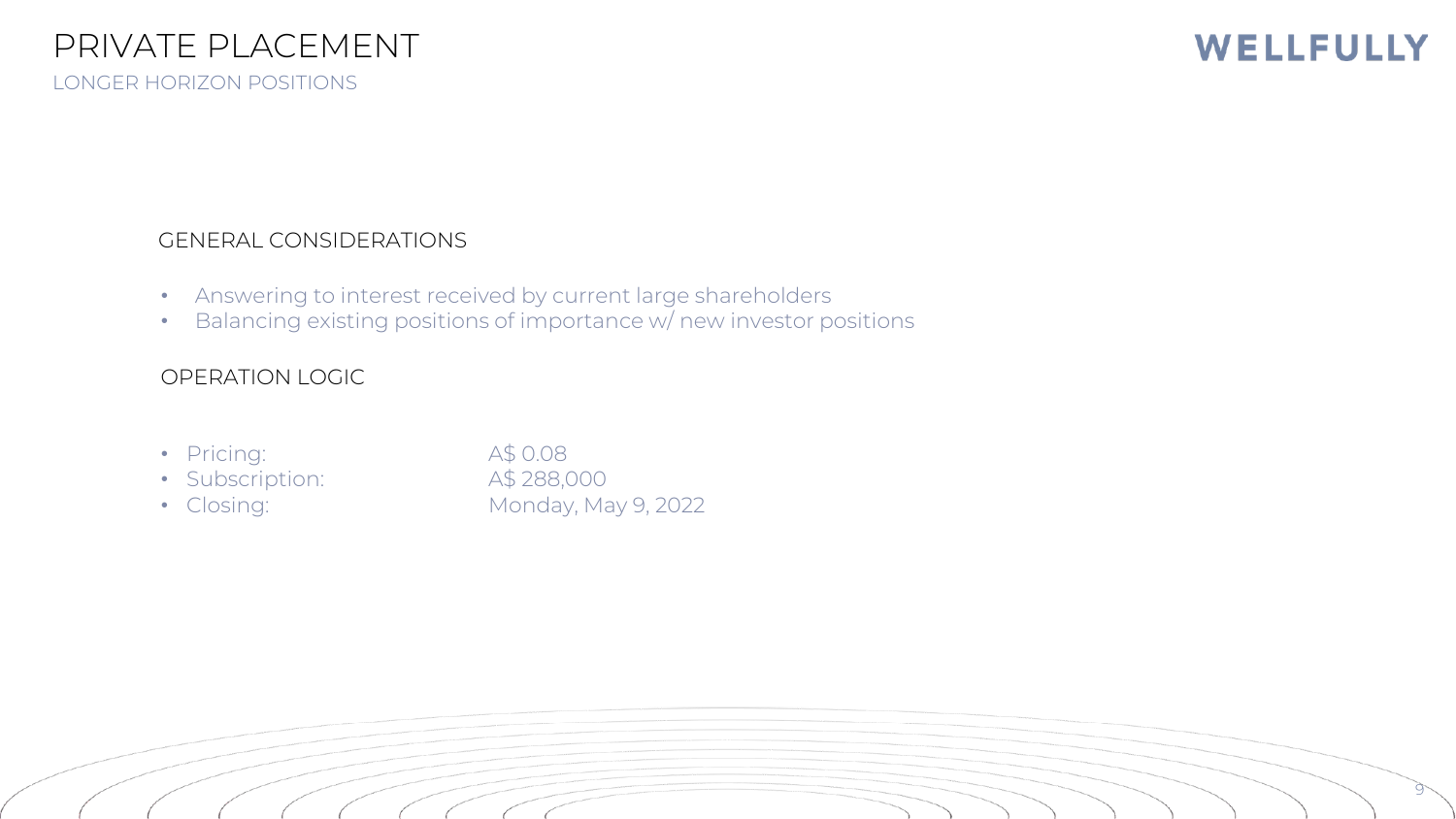WIDER INVESMTMENT LOGIC

### WELLFULLY

10

#### GENERAL CONSIDERATIONS

- Investment opportunities for smaller shareholders position-based
- Balancing existing positions w/ new investor positions

#### OPERATION LOGIC

- 
- 
- 
- 

• Pricing:  $-6\%$  off 5-day VWAP at closing • Dimensioning: A\$ 30.000 per single shareholder • Total: Up to A\$ 3,000,000 • Timing: Closing on May 31, 2022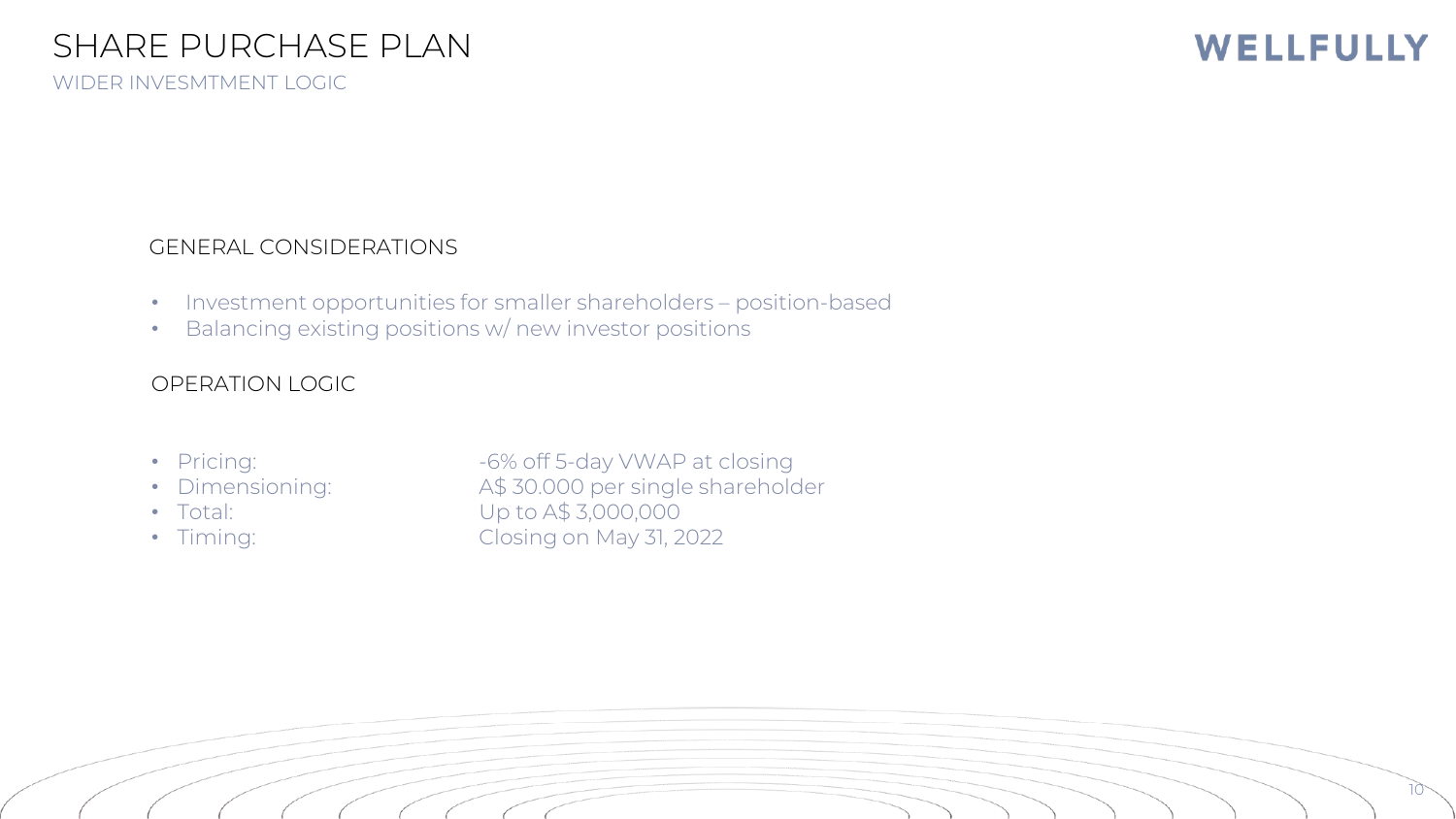### FINANCING STRATEGY

APPROACH TO FUNDING TRANSACITONS

### WELLFULLY

11

#### FINANCING PORTFOLIO



#### EFFICIENCY DIMENSION

- Direct engagements
- Mid/long-term facilities
- Operations-aligned transactions

#### PORTFOLIO ALIGNMENT

- Existing versus new positions
- Large versus small positions
- Pricing optimisation(s)

#### COMMUNICATIONS FOCUS

- Transparency
- Frequent updates
- Compliance w/ ASX